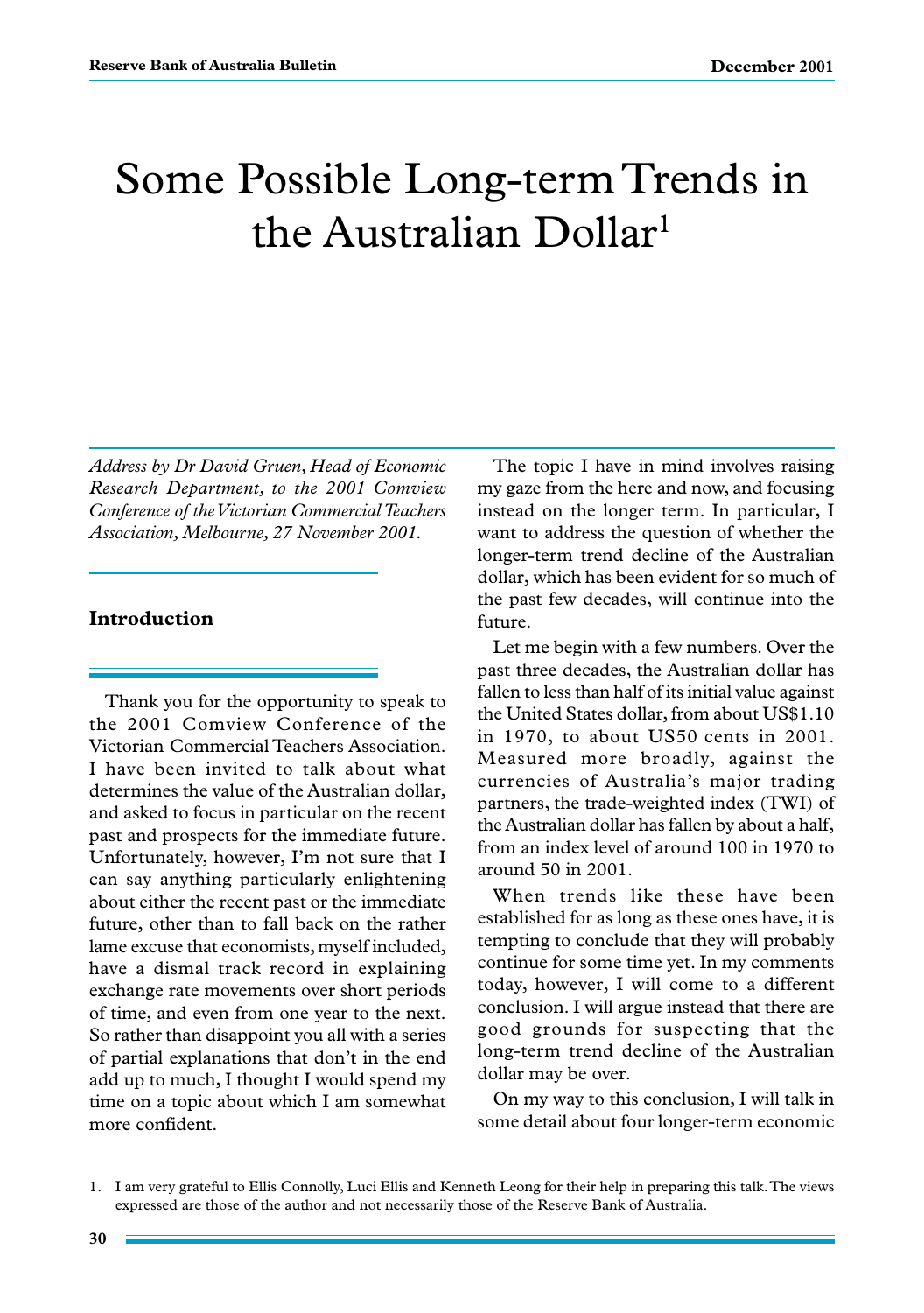influences on the Australian dollar: inflation, the terms of trade, productivity, and Australia's foreign asset position.

## **Inflation**

Inflation erodes the internal value of a currency. Eventually, it will also erode its external value. Over the two decades from 1970 to 1990, Australian consumer prices rose by a cumulative 55 per cent more than consumer prices in the United States. To maintain the competitive position of the Australian traded sector over these two decades, this inflation differential alone would have been expected to lead to a decline in the Australian dollar from its 1970 value of about US\$1.10 to about US70 cents by 1990, which can be compared to an actual average value of US78 cents in that year. Thus, the decline in the value of the Australian dollar against the United States dollar over these two decades was more than fully explained by the need for the currency to depreciate to offset significantly higher average inflation in Australia than the United States over this time (Graph 1).

Since 1990, however, consumer prices have risen at roughly the same rate in Australia and the United States, so that inflation differences no longer make a contribution to explaining the continuing decline of the Australian dollar.

We can illustrate this point by focusing on the real value of the Australian dollar against the United States dollar, which is calculated by adjusting the market, or nominal, value of the exchange rate for differences in consumer price inflation. The real value of the Australian dollar has shown quite large swings over time, and in net terms has declined significantly over the 30 years since 1970, making it clear that there is more to the fall in the Australian dollar against the US dollar than simply a higher rate of inflation in Australia.

We can also conduct this analysis using a broader exchange rate measure, the

#### **Graph 1**



trade-weighted index (TWI) of the Australian dollar (Graph 2). While the numbers change, the overall story remains similar. Over the two decades from 1970 to 1990, Australian consumer prices rose by a cumulative 38 per cent more than consumer prices in a weighted average of Australia's trading partners. This inflation differential would have been expected to lead to a decline in the Australian TWI from its 1970 index value of about 100 to about 72 by 1990, which can be compared to an actual average value of 57 in that year. Thus, a significant part, but by no means all, of the decline in the trade-weighted value of the Australian dollar over these two decades is explained by the higher average rate of inflation in Australia. Since 1990, however, this trend has turned around, and consumer prices have risen more slowly in Australia than the average of its major trading partners.

To summarise the point, then, higher inflation in Australia was an important factor explaining the trend decline in the Australian dollar for the two decades of the 1970s and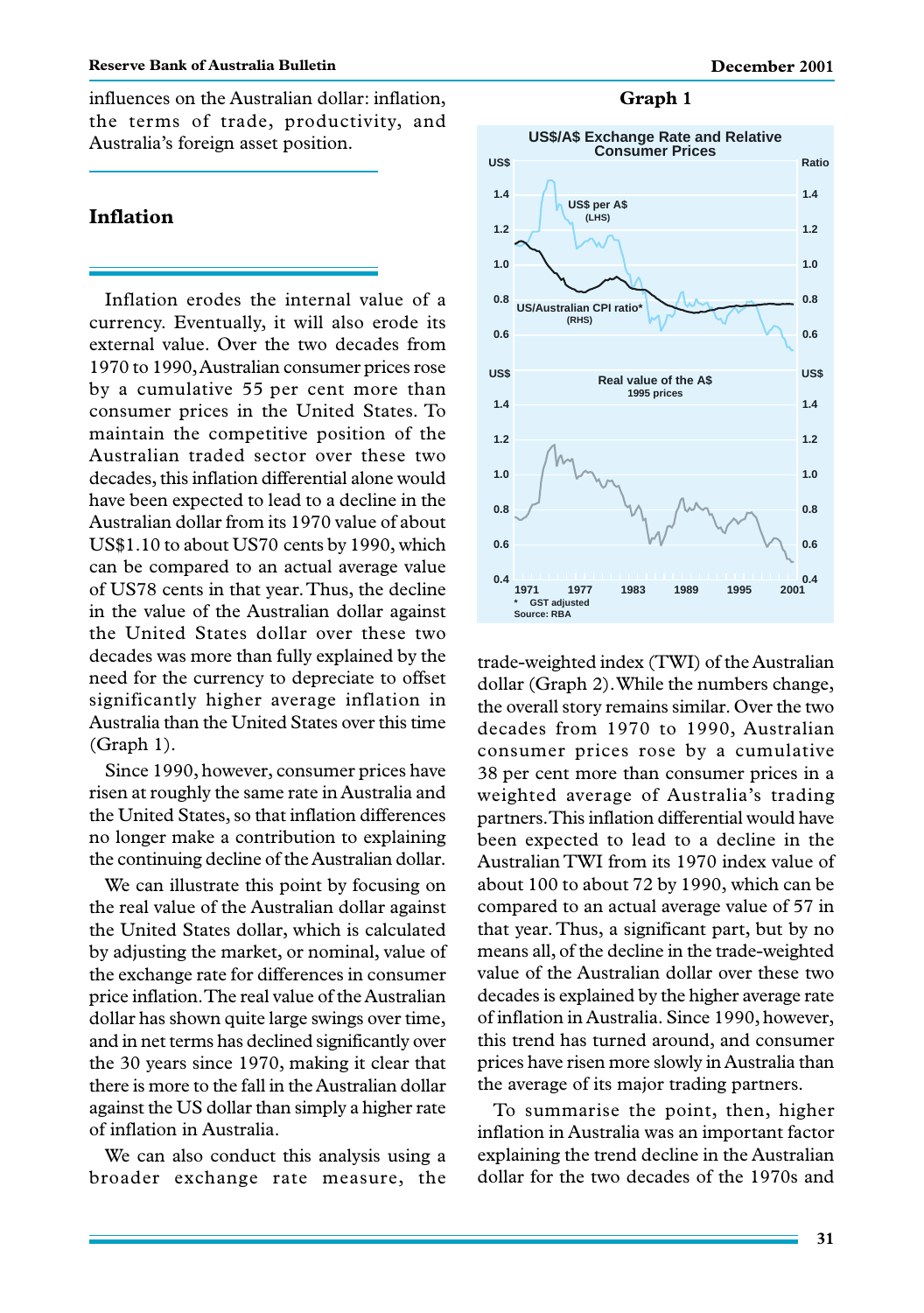

#### **Graph 2**

1980s. Since the early 1990s, however, with the significant decline in Australian inflation, and the introduction of the medium-term inflation target as the guiding principle for monetary policy, inflation rates in Australia have, if anything, been lower on average than in most of its trading partners.

Given the success of the inflation-targeting regime in Australia, and the bipartisan support for it, it seems plausible that the inflation experience of the 1990s provides a good guide for the future. If that is so, then it seems likely that any future trend declines in the Australian dollar, were they to occur, would not be driven by higher trend inflation in Australia. In other words, future trend declines in the market value of the Australian dollar, were they to occur, would constitute trend declines in its real value.

It is therefore of interest to examine the main longer-run determinants of the real exchange rate, and it is to these that I now turn.

# **The Terms of Trade**

It has long been noted that the Australian real exchange rate, when measured in trade-weighted terms, moves quite closely with the terms of trade (that is, the ratio of export prices to import prices). Over the past 30 years, there have been big cycles in Australia's terms of trade; cycles which have usually been matched, at least roughly, by movements in Australia's real trade-weighted exchange rate index, or real TWI (Graph 3).

#### **Graph 3**



Rather than examining these cycles, however, I want to focus on the longer-term trends in the terms of trade, because it is these trends that are relevant to the longer-term behaviour of the Australian currency. As has been widely discussed, Australia has experienced a gradual trend decline in its terms of trade at least over much of the past forty years, and perhaps over the whole of the twentieth century.<sup>2</sup>

To get an idea of the average rate of decline of the terms of trade in the modern era, let me focus on the period from 1959, when quarterly national accounts data first became

<sup>2.</sup> Annual data on Australia's terms of trade from 1900 to 1973 are available from Butlin (1977). These data exhibit much volatility, and also show a hint of a slight downward trend. This hint, however, is not sufficient to survive formal statistical tests, which suggest that the trend is statistically insignificant.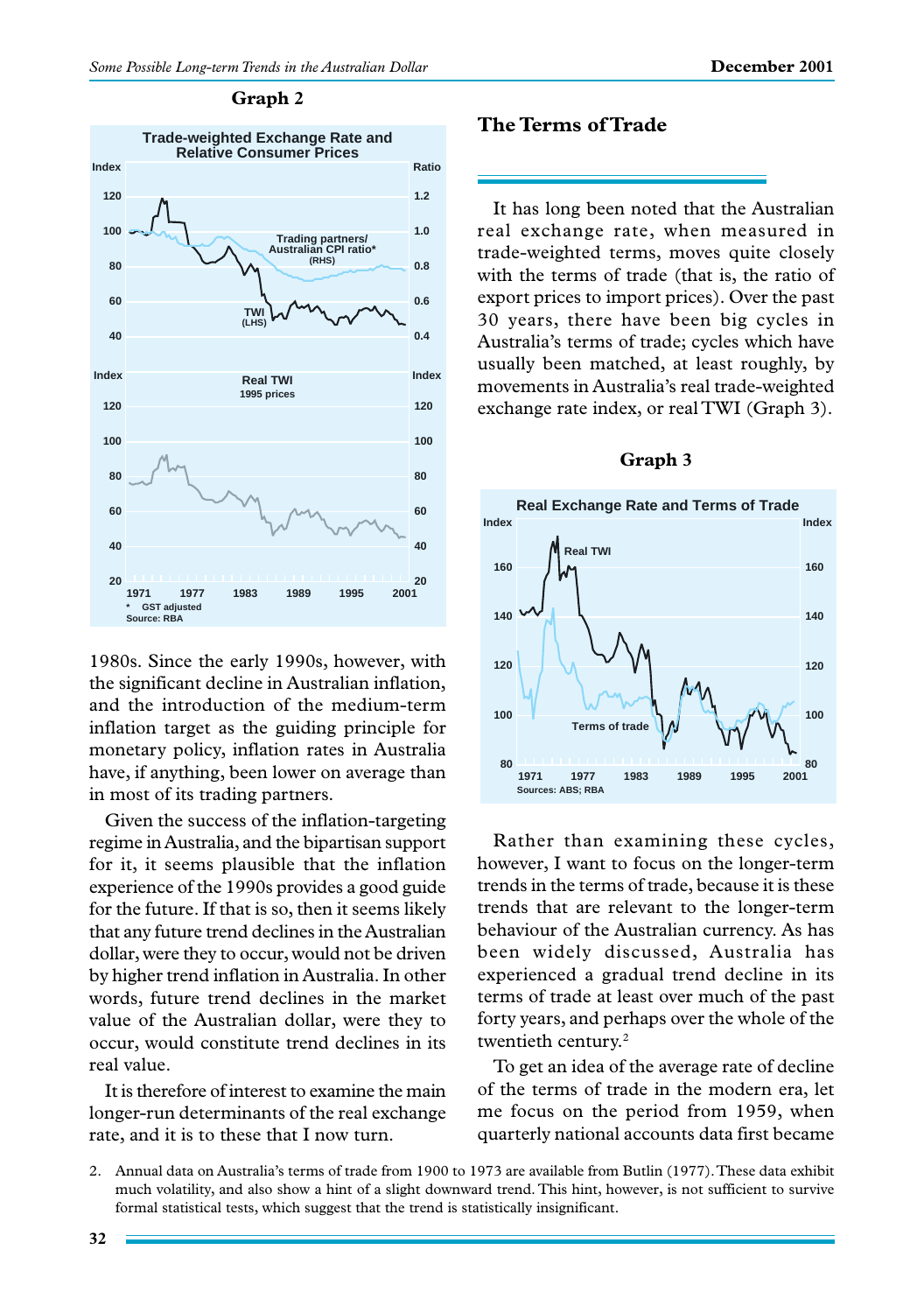available, to 1985. The reason for excluding data after the mid 1980s will soon become apparent. Over the period to 1985, the terms of trade have declined at an average rate of about  $\frac{3}{4}$  per cent per annum.<sup>3</sup> This rate of decline is a slow one, and it is often dominated by the terms-of-trade cycle from year to year. Over the longer run, however, it is the gradual downward trend that has dominated.

It is usually argued that this gradual downward trend in the terms of trade arises from the nature of Australia's exports. A large fraction of Australia's exports are commodities whose prices, although volatile from year to year, have been declining gradually relative to the prices of the manufactured goods that Australia imports.

Over more recent years, the *share* of commodities in Australia's export basket has also been declining gradually, from about three-quarters of goods and services exports by value in 1985, to about three-fifths in 2000. So one might expect that the effect on Australia's terms of trade of the declining relative price of commodity exports would be getting less important over time, simply because commodities are gradually becoming relatively less important as Australia's export base is diversified.

While this is undoubtedly true, a quite different development over the past 15 years or so is of much more importance, in terms of its effect on current and future trends in the terms of trade. That development is the gradually rising importance of information and communications technology (ICT) goods in the basket of goods that Australia imports.

ICT goods share some of the attributes of commodities. Some of the component parts of computers, like memory chips and hard disk drives for example, are relatively undifferentiated products, and are therefore more akin to commodities than most other manufactured goods. Furthermore, the prices of ICT goods are subject to significant swings, superimposed on a downward trend, much like the prices of other commodities. However, the downward trend in the price of ICT goods has been very rapid, as is clear from Graph 4; indeed, much more rapid than for other commodities, but its source is most probably the same.<sup>4</sup>



#### **Graph 4**

Although ICT goods account for only a small fraction of Australia's imports of goods and services (5 per cent by value in 1986, rising to  $8^{1/2}$  per cent in 2000), their prices

- 3. The Appendix explains how this number is estimated. It is worth recording in passing that the gradual trend decline in the measured terms of trade may be a statistical artefact, at least to some extent. It is usually argued that statistical agencies do not capture all of the quality improvements in the kind of differentiated products that Australia imports. If that is so, then the 'true' rate of price increase for these goods is over-estimated. Since price indexes for Australia's commodity exports are less susceptible to these problems (because, for example, the quality of a ton of coal does not change much from one decade to the next) the rate of decline in the measured terms of trade series is probably faster than its true rate of decline.
- 4. That source is rapid labour productivity growth. Labour productivity growth has been extremely rapid in the production of ICT goods (Oliner and Sichel 2000), and it has also been rapid in the production of other commodities. Thus, for example, labour productivity growth in the Australian mining sector, which produces a good proportion of Australia's commodity exports, has exceeded 5 per cent per annum on average over the past two decades. I will return to the issue of productivity in the next section.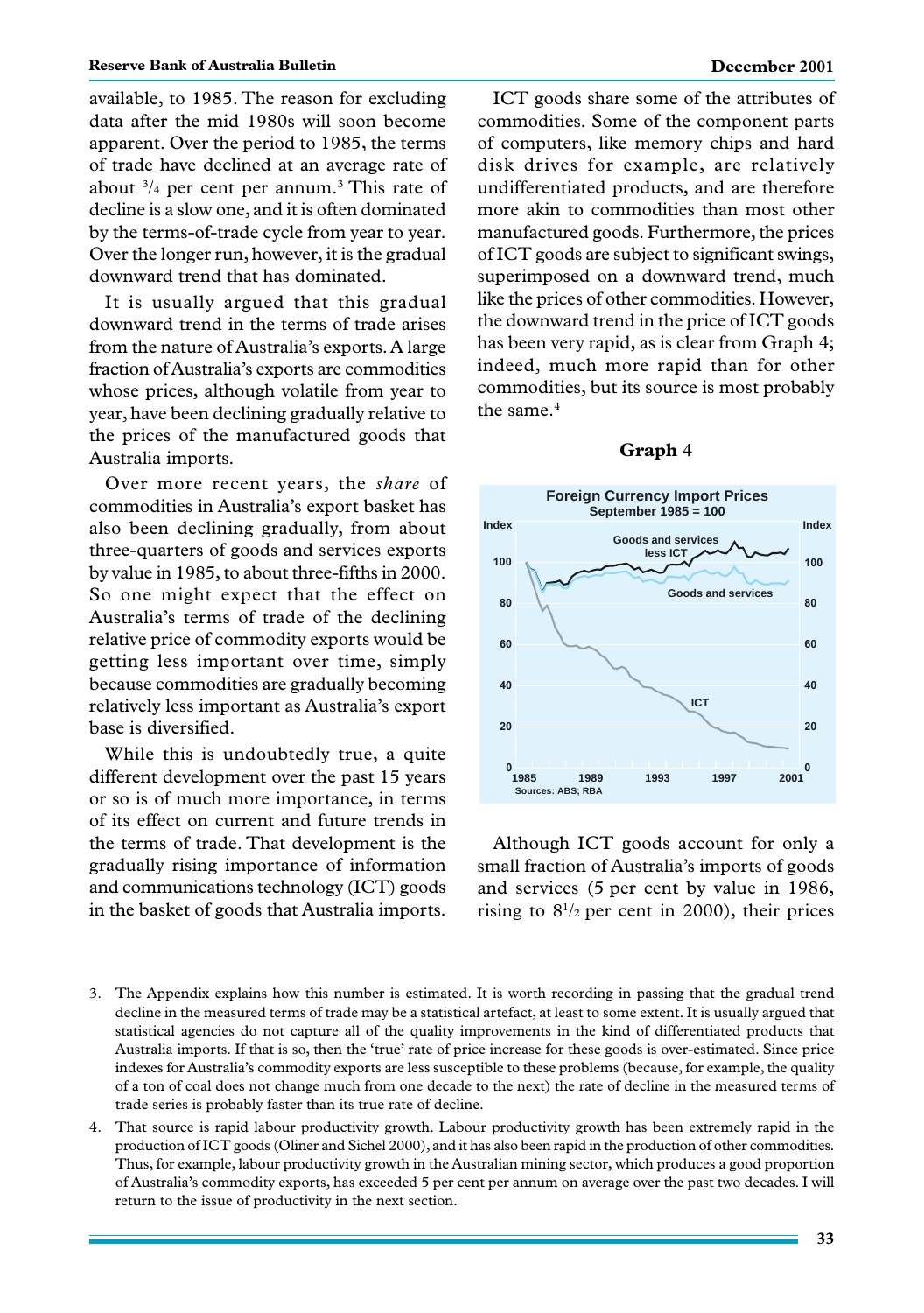have been falling so rapidly that they have had a major favourable impact on the terms of trade. Had Australia imported no ICT goods over the past 15 years (or equivalently from the perspective of the terms of trade, had their prices behaved in the same manner as those for other imports) the Australian terms of trade would currently be around the same level as the trough that was reached in the mid 1980s, rather than being closer to the late-1980s peak (Graph 5). Over the past 15 years, the falling price of imports of ICT goods, taken in isolation from other trends, has raised the Australian terms of trade at an average rate of slightly more than 1 per cent per annum.



### **Graph 5**

These developments augur well for Australia's terms of trade in the future. If current trends in both commodity export prices and ICT import prices continue, the long-run gradual decline of the terms of trade, evident over so much of the post-World War II era, is over. Indeed, if we take the numbers literally, and combine an annual trend rate of decline of 3 /4 per cent from commodity exports with a trend improvement of over 1 per cent from ICT imports, this suggests that the Australian terms of trade are now, and should in future, gradually trend upwards rather than declining.

The implications for the longer-run trends of the Australian dollar should also be clear. If the terms of trade trend up in the future, this should be associated, other things equal, with a gradually appreciating Australian real exchange rate, rather than the gradually depreciating real exchange rate that has been consistent with trend declines in the terms of trade in the past.

# **Productivity**

A further relevant longer-run influence on exchange rates is developments in productivity. It is often argued that countries that have strong productivity growth have appreciating real exchange rates. And indeed this argument has a lot of empirical support. There are many examples of rapidly developing countries with strong productivity growth and appreciating real exchange rates. Thus, for example, over the 30 years from 1960 to 1990, when Japan was experiencing very rapid growth in labour productivity, the yen appreciated in real terms against the United States dollar by more than 200 per cent.

Countries that are experiencing rapid labour productivity growth and a trend appreciation of their real exchange rates must choose how to absorb this appreciation. One possibility is to hold domestic inflation at a desired rate and allow the nominal exchange rate to appreciate gradually, as the Singaporean authorities have done over many years. An alternative is to hold the nominal exchange rate fixed, as Hong Kong has chosen to do with its fix against the United States dollar since 1983. A corollary of this choice, however, is that the real exchange rate appreciation will manifest itself via a higher rate of price inflation in the economy experiencing high productivity growth than in the one with lower productivity growth. And that was indeed Hong Kong's experience, at least in the decade or so before the Asian financial crisis.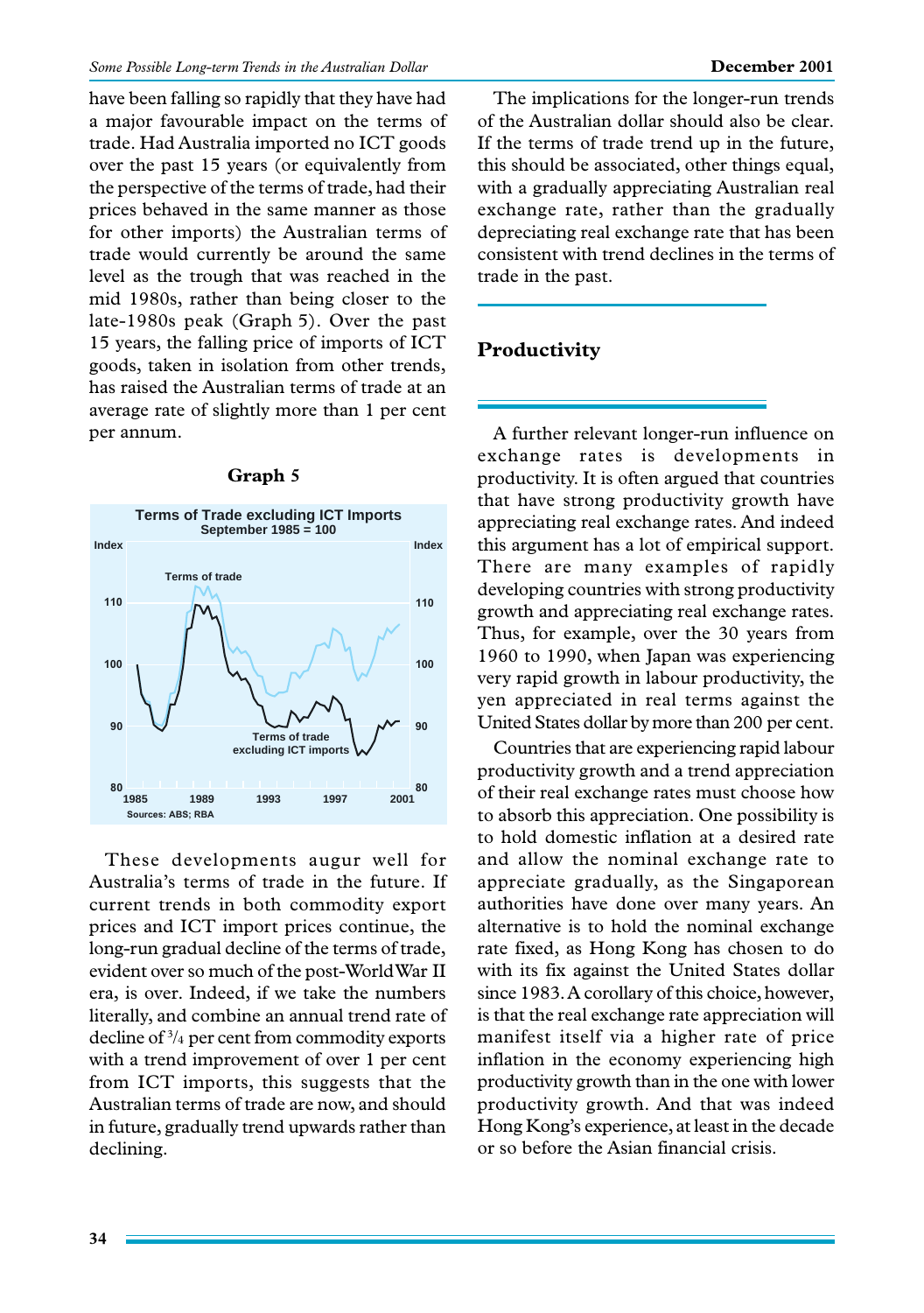As is widely known, Australia has also experienced faster labour productivity growth than the United States. Because of the difficulties involved in measuring output in the public and some service sectors of the economy, measures of labour productivity are usually regarded as most reliable for the market sector, which makes up about two-thirds of the economy. Using this standard measure, labour productivity has been growing more strongly in Australia than in the United States for three decades, and especially since the beginning of the 1990s (Graph 6).



#### **Graph 6**

Can this faster productivity growth in Australia be consistent with a depreciating real exchange rate against the US dollar, rather than an appreciating one? The answer to this question is a qualified yes. It relies on the fact that the relationship between productivity growth and the exchange rate is more complex than the experiences of Japan, Singapore and Hong Kong would lead one to expect.

In each of these cases, the strong labour productivity growth was manifest predominantly in the manufacturing sector, which is part of the traded sector of the economy. In that case, strong productivity growth should, in theory, be associated with an appreciating real exchange rate – as has been the experience in Japan, Singapore and Hong Kong. Alternatively, however, if the strong productivity growth is predominantly in those industries that produce goods and services effectively shielded from international trade – the non-traded sector of the economy – then this presumption does not apply. Indeed, that sort of strong productivity growth should in theory be associated with a depreciating real exchange rate.

To see why, assume, for the moment, that Australia and the United States have the same rate of productivity growth in the traded sector of the economy, but that Australia has a higher rate of productivity growth in the *non-traded* sector than in the traded sector, while no such differential exists in the US. At a constant nominal exchange rate, the price of internationally traded goods will, of course, rise at the same rate in the two countries. In Australia, stronger labour productivity growth in the non-traded sector will translate, via competition for labour across the economy, to a slower rate of price growth for non-traded goods than for traded goods. And as a result, overall Australian domestic inflation – the combination of traded and non-traded inflation – would be lower than US inflation.

All other things equal, in this example, provided Australia is happy to run lower overall domestic inflation than the US, then there is no reason on trade grounds for the nominal exchange rate to change. However, if Australian monetary policy sought to keep overall Australian inflation at the *same* rate as in the US, the assumptions about productivity differentials above would be consistent with a declining nominal exchange rate. Of course, whatever the rate of Australian inflation, the Australian real exchange rate would be depreciating.

So the point is that in relating productivity to exchange rates, it is not the overall productivity differential between countries that matters; instead it is the comparison across countries of the productivity growth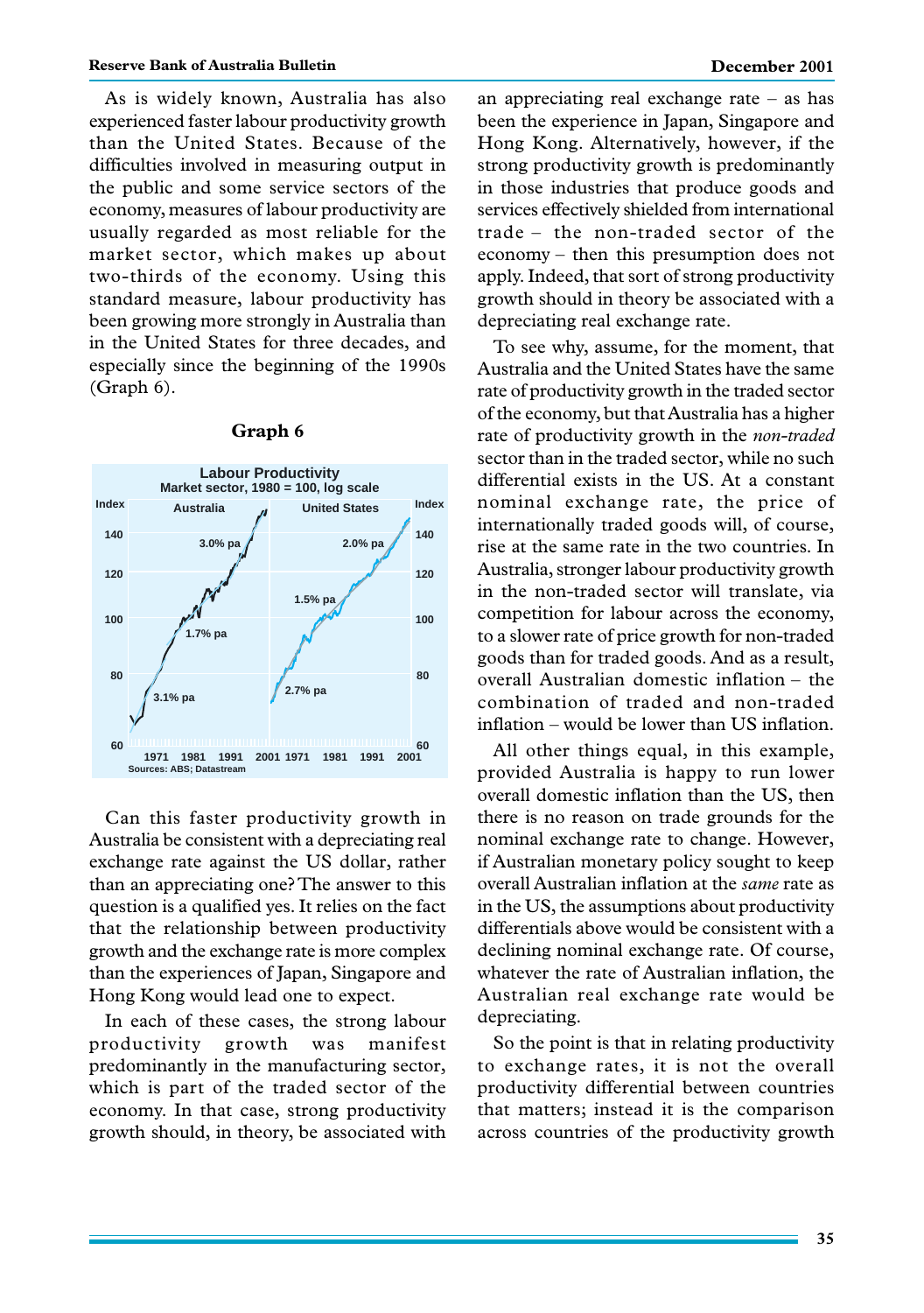differentials *between the traded and non-traded sectors* of the economy.5

Looking specifically at the sectoral breakdown of productivity growth in the 1990s in the two countries, we see that labour productivity growth in the traded parts of the Australian market sector over the 1990s was significantly stronger than in the non-traded parts (Graph 7). But in the United States, the differential was even larger – labour productivity growth was much stronger in the traded parts of the US market sector than in the non-traded parts. This is largely a consequence of the very rapid productivity growth seen in the United States in the production of ICT goods, which was discussed earlier. These goods are, of course, internationally traded.

Based on these arguments, this difference in the pattern of productivity growth between the two economies is consistent with a small fall – about a 5 per cent fall – in the real value of the Australian dollar against the US dollar over the course of the 1990s.<sup>6</sup>

Having gone to all this trouble, however, it is pretty clear that this differential-productivity story explains only a small fraction of the depreciation of the Australian dollar over the past decade or so. Explaining a 5 per cent fall in the real value of the Australian dollar against the US dollar since 1990 doesn't get us very far in terms of the overall movement of this bilateral rate over this time (see Graph 1). Furthermore, it is not so easy to draw strong conclusions about the implications of differential productivity growth for the real trade-weighted value of the Australian dollar.7



#### **Graph 7**

Given the history of productivity trends, we should probably be pretty hesitant about extrapolating the 1990s productivity trends into the future. But if we were to do so, we would presumably anticipate a continued gradual trend decline in the real value of the Australian dollar, at least against the US dollar, and perhaps in trade-weighted terms.

- 5. This point was originally made by Balassa (1964) and Samuelson (1964). In the case of Japan, discussed earlier, it was both the strong productivity growth in the traded (mainly manufacturing) sector and the quite poor productivity performance in many non-traded parts of the economy that were jointly responsible for the appreciating real value of the yen over much of the post-World War II period. A corollary to this argument is that a significant improvement in productivity levels in the non-traded parts of the Japanese economy would likely be associated with a real depreciation of the yen, even though it would also undoubtedly improve the overall living standards of the Japanese. This is an example of the general point that changes in a country's exchange rate are not a good guide to developments in its citizens' overall living standards, notwithstanding frequent claims to the contrary.
- 6. See the Appendix for further details.
- 7. For Japan and the Euro area, the traded/non-traded productivity gap over the 1990s was much smaller than for the United States (Tille, Stoffels and Gorbachev 2001). Based on these data, therefore, it is not clear that the observed productivity differentials imply *any* real depreciation of the Australian dollar against these trading partners' currencies. On the other hand, it seems plausible that trend productivity growth in the traded sectors of non-Japan Asian trading partners has been more rapid than in their non-traded sectors, and hence that real depreciation of the Australian dollar against these currencies would be justified on these grounds.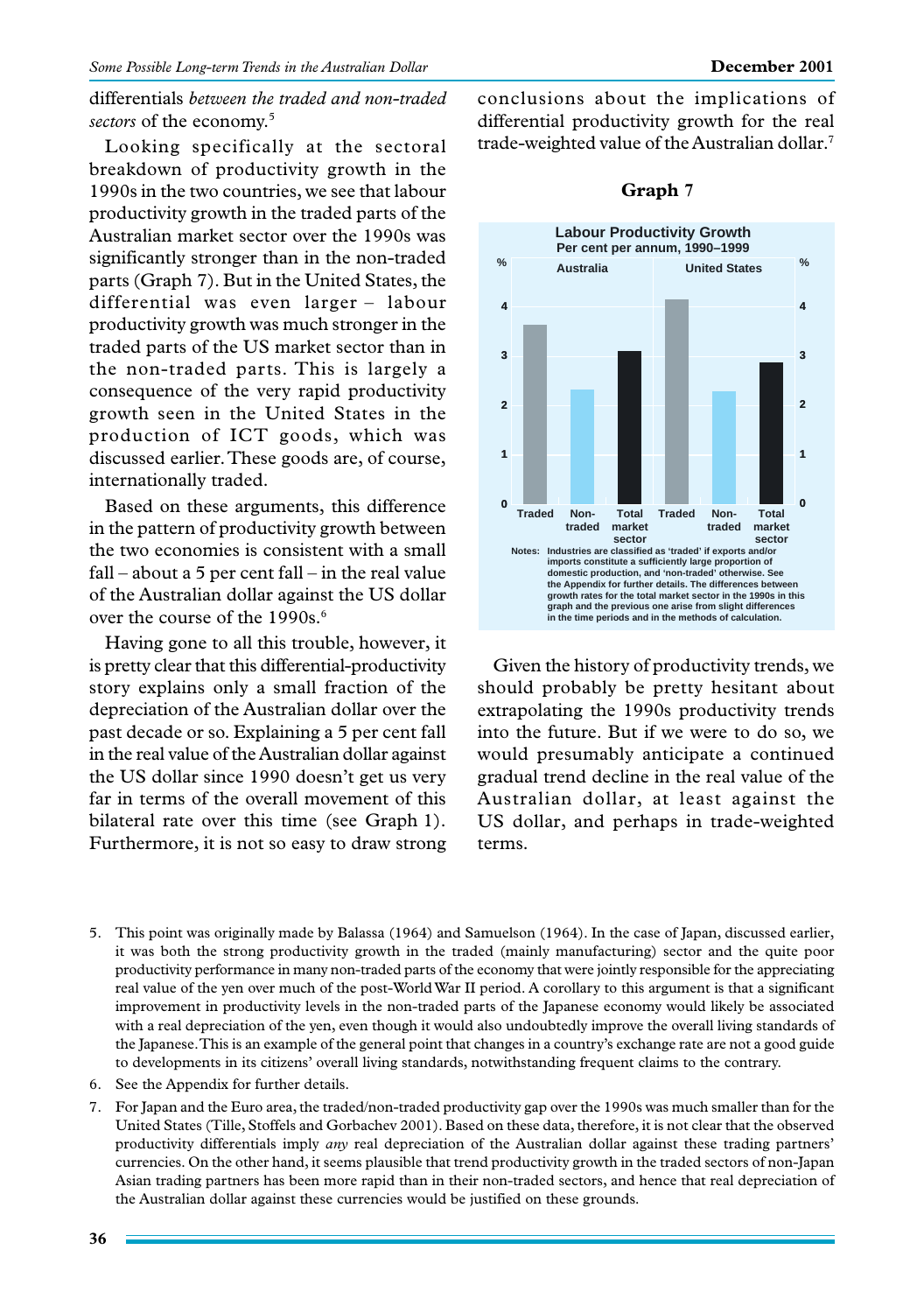## **The Foreign Asset Position**

The last potentially important longer-term influence on the real exchange rate that I wish to discuss is the effect of Australia's changing foreign asset position. Analysis of the relationship between a country's foreign asset position and its real exchange rate has a distinguished history in economics, dating back at least to a 1920s debate between John Maynard Keynes and Bertil Ohlin about the economic implications of German reparations after the First World War.

It should be expected, other things equal, that the higher the level of a country's net foreign assets, the higher will be its real exchange rate – or to put it in a form more relevant to Australia's current situation, the higher the level of its net foreign liabilities, the lower its real exchange rate. To understand the reason for this relationship, remember that a country's foreign liabilities need to be serviced. To do so requires a more favourable balance of trade (if not currently then at some time in the future) than for a country with no foreign liabilities. To generate a more favourable balance of trade, in turn, requires a real depreciation of the exchange rate.<sup>8</sup>

Empirical analysis confirms a robust relationship between a country's net asset position as a ratio of its GDP and its real exchange rate (Lane and Milesi-Ferretti 2000).<sup>9</sup> So it is consistent with this analysis that, over the 1980s and 1990s, when the Australian current account deficit averaged about  $4^{1/2}$  per cent of GDP, and net foreign liabilities rose from about one-fifth of GDP in 1980 to about three-fifths currently, this was associated with significant real depreciation of the Australian dollar.

In thinking through this issue, however, it is of interest to present the results of a simple counterfactual exercise. Had the Australian current account deficit averaged 41 /2 per cent of GDP not just for the decades of the 1980s and 1990s but indefinitely into the future, the stock of net foreign liabilities as a ratio to GDP would have risen gradually to a new higher level. The arithmetic of liability accumulation in a growing economy implies that net foreign liabilities would have risen from their current level of about three-fifths of GDP to an eventual level of, perhaps, three-quarters of GDP.10

Had this prospect eventuated, of course, downward pressure on the Australian real exchange rate would presumably have continued as the stock of foreign liabilities continued to rise gradually towards three-quarters of GDP.

But what has not been widely discussed is that, given the current stock of foreign liabilities – that is, about three-fifths of GDP – it is now the case that a current account deficit of about 31 /2 per cent of GDP will lead to no further change in the ratio of foreign liabilities to GDP, even if the current account deficit is sustained at that level indefinitely.<sup>11</sup>

- 8. It also requires an adjustment in the country's saving/investment balance (see Krugman (1989) for further discussion). To simplify the exposition, I do not discuss the timing of the real depreciation, which would depend on the extent to which the present value of the exchange rate embodies the market's beliefs about the path of external liabilities out into the future.
- 9. Interestingly, the real exchange rate sensitivity to changes in net asset position seems quite modest. Lane and Milesi-Ferretti's results imply that a rise in a country's net foreign assets of 10 per cent of GDP is associated, on average, with a real appreciation of about 3 per cent in the longer run.
- 10. If the current account deficit to GDP ratio is running at a constant rate *cad*, and nominal GDP is growing at a constant rate *g*, then the ratio of foreign liabilities to GDP eventually asymptotes to *cad/g*. With Australian nominal GDP growing at a trend rate of about 6 per cent per annum (real growth of  $3^{1/2}$  per cent, and inflation of  $2^{1/2}$  per cent), a steady current account deficit of  $4^{1/2}$  per cent of GDP will eventually generate a stock of foreign liabilities of  $4^{1/2}/6 = \frac{3}{4}$  of GDP. On the speed of adjustment, note that after a decade, the foreign liabilities to GDP ratio would have risen slightly less than half way to its long-run level, from about 0.60 to about 0.67.
- 11. Applying the analysis from the previous footnote, a current account deficit of  $3^{1/2}$  per cent of GDP will generate a stock of net foreign liabilities in the long run of  $3^{1/2}$ /6 = 0.58, or about three-fifths of GDP.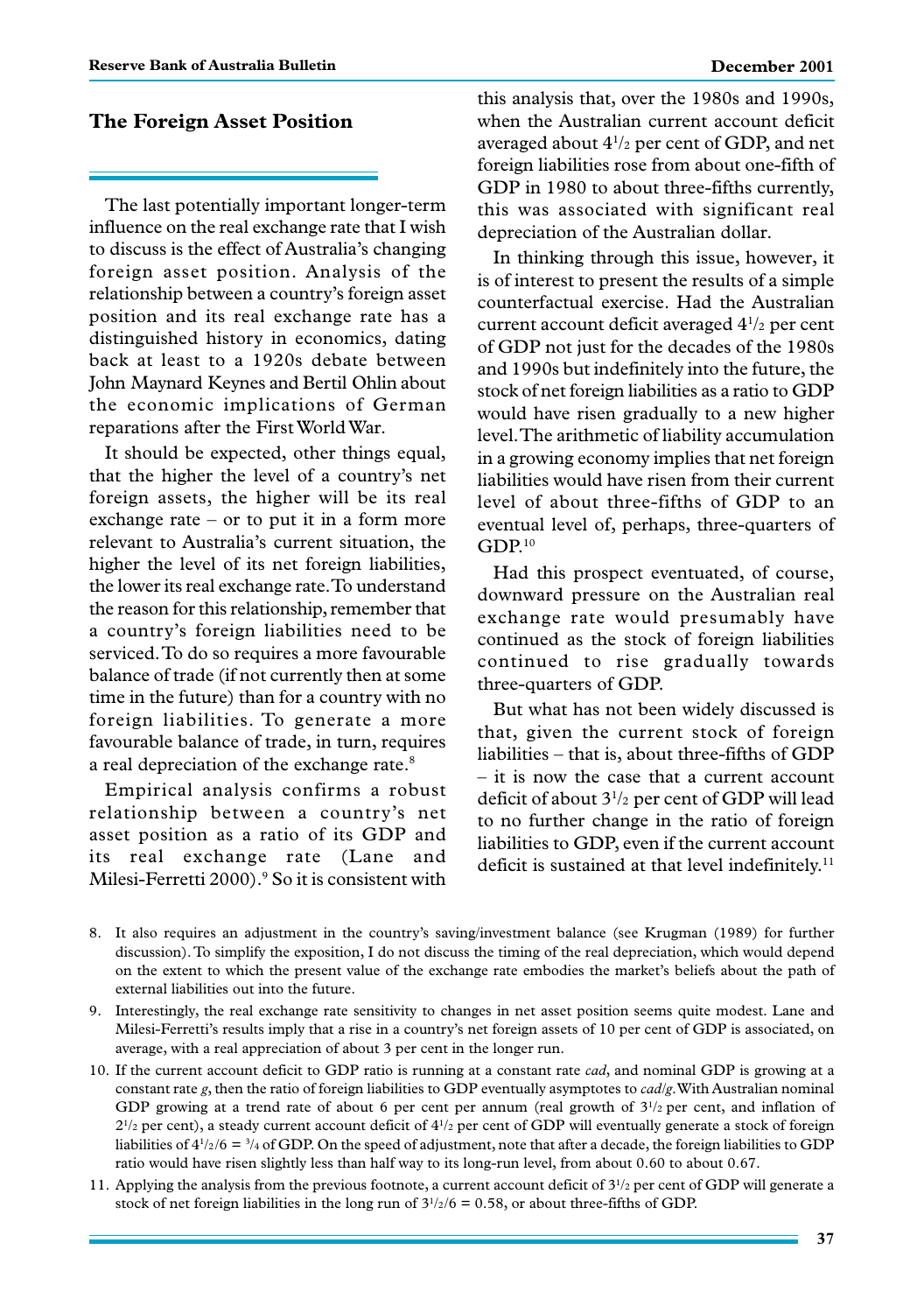Indeed, a current account deficit sustained at less than  $3^{1/2}$  per cent of GDP will lead to a gradual trend decline in the ratio of foreign liabilities to GDP.

Following the recent significant real depreciation of the Australian dollar, there has been a big fall in the current account deficit to levels around 2 per cent of GDP in the most recent quarters (Graph 8). It is not obvious, however, that this would be the current account outcome consistent with the present level of the exchange rate if the domestic and foreign economies were growing at their trend rates of growth. The current account deficit is, after all, sensitive to the state of domestic and foreign economic activity – and foreign activity has turned down sharply.

**Graph 8**



So we should not jump too quickly to the conclusion that the present level of the real exchange rate is consistent with a current account deficit that would be sustained at 2 per cent of GDP over the longer run. Nevertheless, it does seem plausible that the present level of the real exchange rate is consistent with a current account deficit

sustained at less than  $3^{1/2}$  per cent of GDP. If that is so, and if the exchange rate remains around its present levels at least on average, then we might expect that the ratio of net foreign liabilities to GDP would begin to gradually decline.

Just how fast the ratio should be expected to decline depends quite sensitively on the sustained level of the current account deficit.<sup>12</sup> Just as in the case of the terms of trade discussed above, however, a trend decline in the foreign liabilities to GDP ratio in the future, were it to occur, would represent a significant break with the past. And if the cross-country evidence on the link between foreign liabilities and the real exchange rate that was discussed above is any guide, a gradual trend decline in the ratio of foreign liabilities to GDP should be expected to put gradual upward pressure on the Australian real exchange rate in the years to come.

## **Concluding Remarks**

Let me try to draw together the various strands of this talk. In thinking about the longer-term trends of the Australian dollar, I have focused on developments in four general areas: inflation, the terms of trade, productivity and Australia's foreign liabilities.

In a recurring theme, I have pointed to trends in the underlying economic data that have been apparent for much of the past several decades, but which have changed more recently, or which should be expected to change in the near future. In each case, the earlier trend was consistent with a gradual decline in the value of the Australian dollar, either in nominal or real terms. With a change in the trend, however, there should no longer be an expectation that the Australian dollar should continue to decline, at least not as a

<sup>12.</sup> A couple of examples illustrate the sensitivity. With nominal GDP growth of 6 per cent per annum, and an initial stock of foreign liabilities of 60 per cent of GDP, a sustained current account deficit of 2 per cent of GDP will generate a fall in the foreign liabilities to GDP ratio to 48 per cent after a decade, and 33 per cent in the long run. For a sustained current account deficit of 3 per cent of GDP, the corresponding figures are 56 per cent after a decade, and 50 per cent in the long run.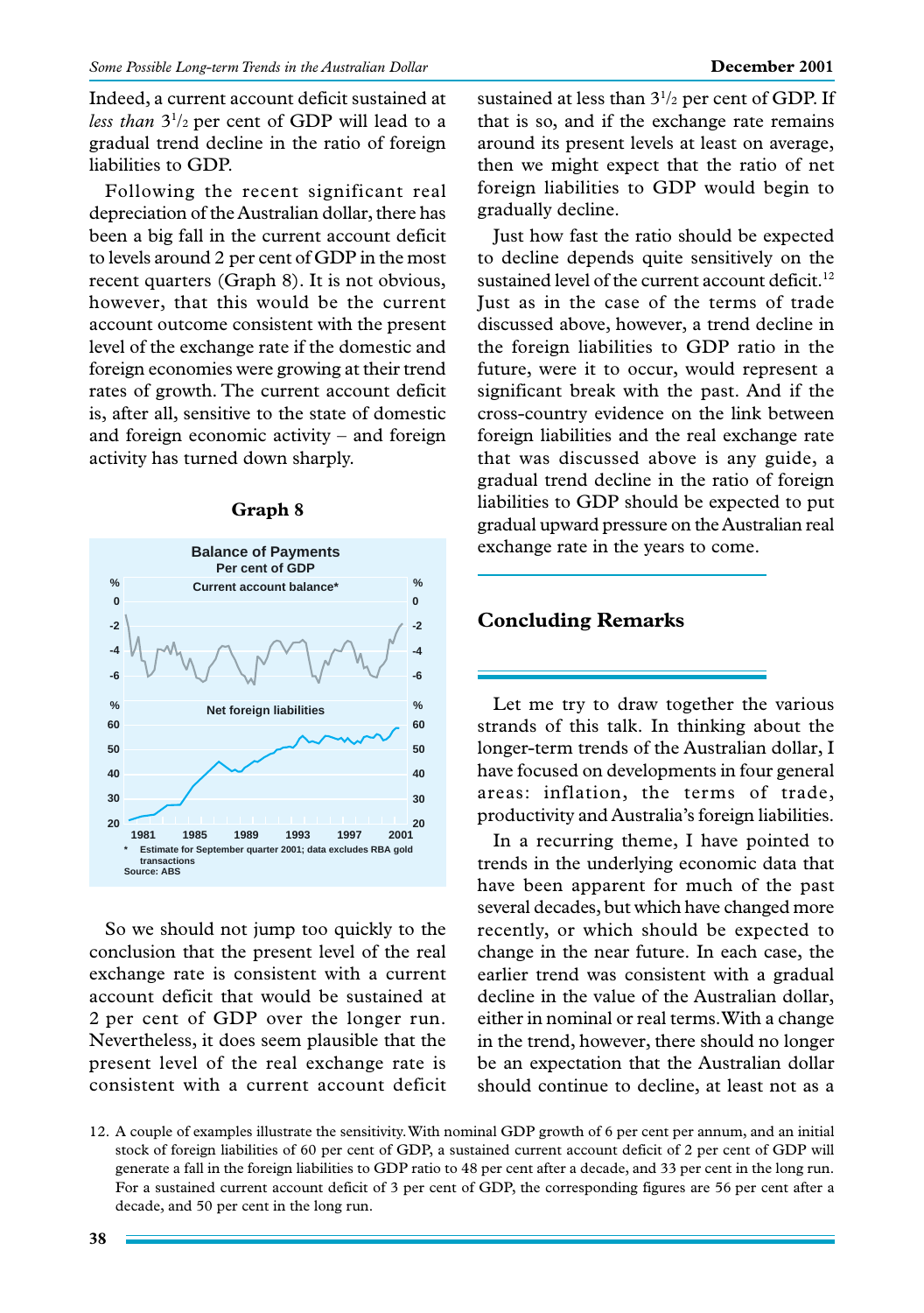consequence of that particular economic influence.

To be more explicit, a higher trend rate of inflation in Australia than in the US or most of its other trading partners was evident over much of the 1970s and 1980s, and this inflation differential was consistent with a significant fall in the nominal value of the Australian dollar over these two decades. Since 1990, however, inflation in Australia has been roughly the same as in the US and somewhat lower than the average of Australia's trading partners. Higher inflation in Australia is thus no longer a reason for a trend decline in the Australian dollar.

On the terms of trade, a gradual long-term trend decline has been evident in the data for at least a quarter-century, from 1959 to the mid 1980s. Since then, however, the price of ICT imports has been falling sufficiently rapidly that this longer-term trend decline appears to be over, and may possibly have been replaced by a slight upward trend in the terms of trade.

On productivity, the story is somewhat more complex than one might at first suspect. It is the difference between labour productivity growth in the traded and non-traded sectors that is of relevance to the behaviour of the real exchange rate, rather than the economy's overall productivity performance. Developments in traded and non-traded productivity growth in Australia and the US in the 1990s are consistent with a gradual trend decline in the real bilateral value of the Australian dollar over that time. Looking to

the future, there is no obvious reason to expect a change in these underlying trends.

On Australia's foreign asset position, the recent real depreciation of the Australian dollar has been associated with a significant narrowing in the current account deficit in 2001. If the real exchange rate remains around these levels, at least on average, then the gradual trend rise in Australia's net foreign liabilities to GDP ratio, which has been evident for the past two decades, should not be expected to continue. Instead, it may be replaced with a gradual trend decline in this ratio.

When it comes to exchange rates, it never pays to be dogmatic. Nevertheless, I hope that I have convinced you that there are some good grounds to suspect that the gradual trend decline of the Australian dollar, which has been evident for so much of the past few decades, may not continue into the future.

Ultimately, however, the influences that I have been discussing in this talk should be thought of as broad forces that tend to push the exchange rate in one direction or another over extended periods of time. But the puzzling behaviour of the Australian dollar over the past couple of years – not to mention the US dollar over much the same time – serves as a reminder that there is no close relationship between exchange rates and these longer-run economic fundamentals over these sorts of periods of time. So it is as well to recognise that it may take some time for these broad forces to have their expected effects, and that in the meantime, a myriad of other influences can hold sway.

## **Appendix**

## **Trends in the terms of trade and commodity prices**

The simplest approach to estimating the average trend rate of decline of the terms of trade is to fit a trend through the (log) terms of trade data. When this is done over the period, 1959:Q3–1984:Q4, the estimated average rate of decline is about  $\frac{1}{2}$  per cent

per annum. However, it would seem appropriate to take into account the obvious cycles in the terms of trade. To do so, autoregressive models of the form:

$$
tot_t = \alpha + \delta t + \sum_{i=1}^{k} \beta_i tot_{t-i} + \varepsilon_t
$$
 (A1)

are estimated for  $k = 1, \ldots 8$ , where *tot* is the log of the terms of trade for goods and services.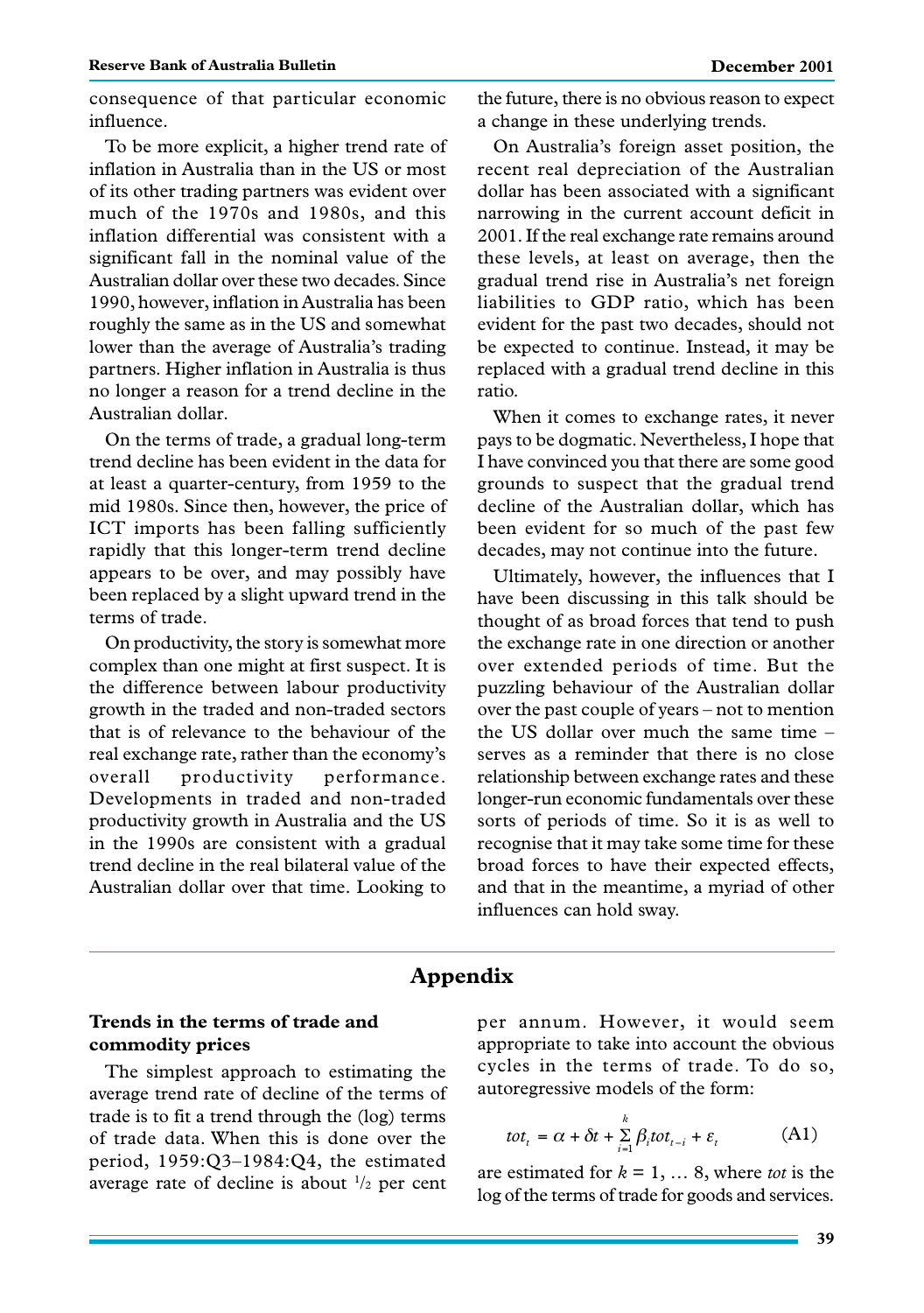On the basis of both Akaike and Schwarz information criteria, the best model is the one for  $k = 8$ . This model fits the data well, with  $\overline{\overline{R}}^2$  = 0.85. The downward trend is highly significant, and it implies a long-run trend rate of decline (given by  $\hat{\delta}/\left|1-\Sigma\hat{\beta}_i\right|$  of 0.77  $\approx$  <sup>3</sup>/<sub>4</sub> per cent per annum.

I can check the plausibility of this number by estimating the longer-run trend in the foreign-currency price of Australia's commodity exports. Applying the same methodology, autoregressive models  $(k = 1)$ , … 12) are estimated, for the log of the monthly Reserve Bank commodity price index in SDR over the period over which data are available, July 1982 to October 2001. The two information criteria suggest different 'best' models (Akaike suggests *k* = 12; Schwarz  $k = 2$ ). Either way, the long-run trend rate of decline for commodity prices is estimated to be about  $1^{1/2}$  per cent per annum. Since commodities account for about half of Australia's exports of goods and services, their contribution to the trend decline in Australia's terms of trade for goods and services would therefore be about  $\frac{1}{2} \times 1 \frac{1}{2} = \frac{3}{4}$  per cent per annum, i.e., the same estimate as the one derived from the terms of trade data over the earlier sample period.

## **The contribution of ICT import prices to the terms of trade**

The Törnqvist index is used to remove ICT import prices from the implicit price deflator (IPD) for goods and services imports. The methodology is an adaptation of Fox and Kohli (1998). In the Törnqvist index, the changes in component prices  $(P_n)$  are geometrically weighted by the arithmetic average of their last period and current period share in total value  $(s_{n,t} + s_{n,t-1})$  to calculate an aggregate price, where the subscript *n* refers to any component of the index (subscripts *i* and *h* are used in an equivalent fashion below). To enhance accuracy, an imports IPD less ICT  $(p_{N})$  has been calculated by removing the ICT IPD from the goods and services imports IPD:

$$
p_N = P_{N,t,t-1} \times p_{N,t-1}
$$
 (A2)

where

$$
P_{N,t,t-1} = \left[\frac{P_{i,t}}{P_{i,t-1}}\right]^{\frac{1}{2}(s_{i,t}+s_{i,t-1})} \times \left[\frac{P_{h,t}}{P_{h,t-1}}\right]^{\frac{1}{2}(s_{h,t}+s_{h,t-1})}
$$

*P* is the goods and services imports IPD, *P<sub>r</sub>* is the ICT IPD (itself a Törnqvist index of IPDs for automated data processing (ADP) equipment, communications equipment and parts for ADP equipment), and the value weights,  $s_i$  and  $s_h$ , are calculated as a proportion of the value of goods and services imports less ICT.

## **Productivity calculations: sectoral analysis**

Industries in the Australian market sector are allocated to the traded sector if the ratio of either exports or import-competing goods to total industry supply exceeds 10 per cent. The classification uses industry-of-origin classification codes, which cover 109 Australian industries. The relevant data for this allocation are sourced from 1994/95 Australian input-output tables. On this basis, the traded sector comprises agriculture, mining, air transport, water transport and manufacturing other than wood and paper products, printing and publishing, and non-metallic minerals manufacturing. The non-traded sector comprises the manufacturing sub-sectors excluded from the traded sector, construction, utilities, wholesale and retail trade, transport and storage other than air and water transport, communications, accommodation cafés and restaurants, finance and insurance, and cultural and recreational services. All other sectors of the economy are non-market sectors for which labour productivity data cannot be calculated independently.

For the United States, industries in the market sector are allocated as traded or non-traded to match the Australian classifications as closely as possible. On this basis, the US traded sector comprises agriculture, forestry etc, mining, water transportation, transportation by air, and